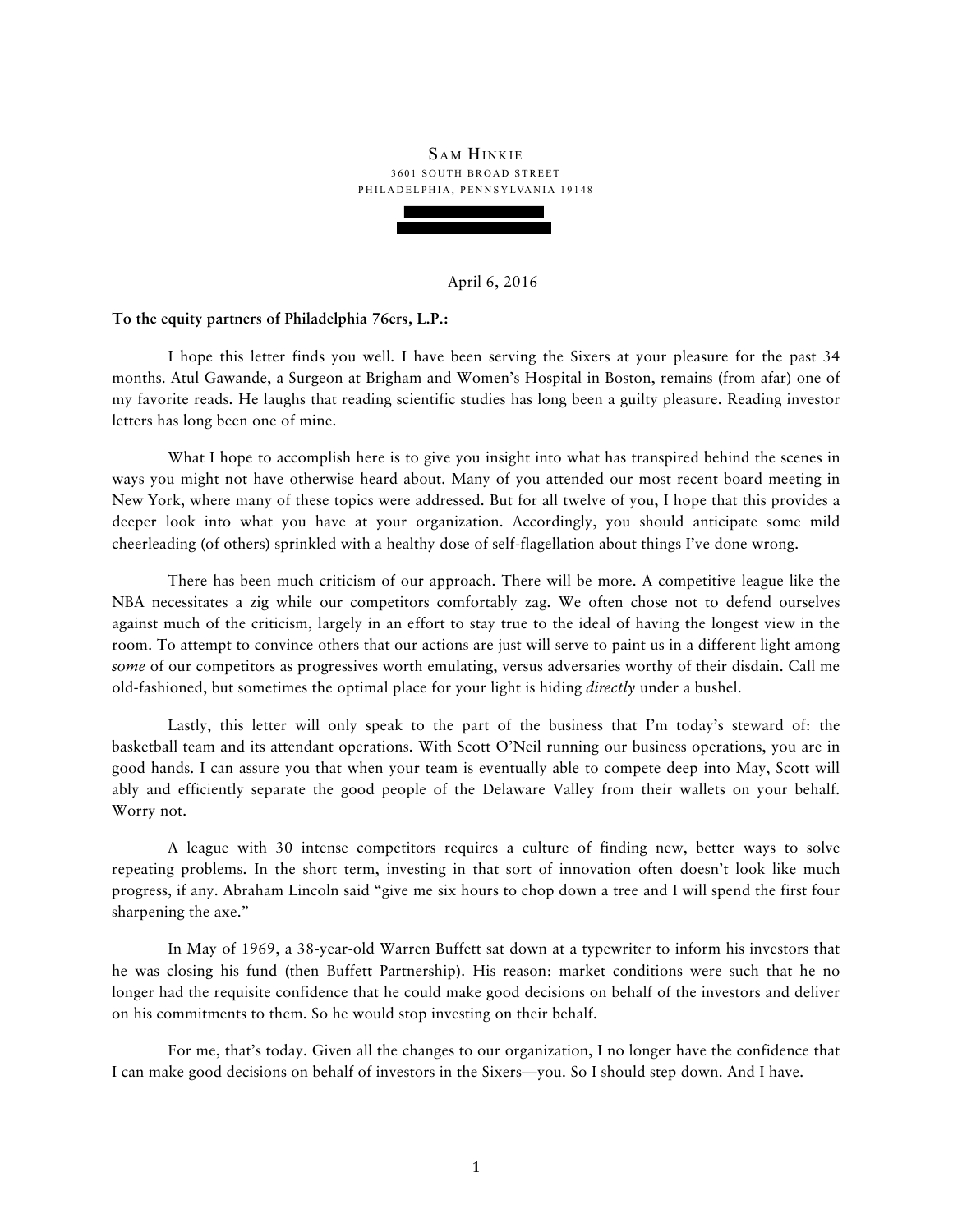In one sense, it pains me that it has come to this and that I would go at the end of a particularly down year in the standings, one that has been painful for all of us. But the fact is—and a young Buffett said it much better than I ever could—"I am not attuned to this environment, and I don't want to spoil a decent record by trying to play a game I don't understand just so I can go out a hero."

#### Yup.

## **Thinking about thinking**

I admire Seth Klarman a great deal. I am consistently impressed by his conviction and humility, a rare combination. About their approach at Baupost, he says, "it isn't the only way of thinking, but it's how we approach it." Below is some insight into a few things we value and how we've approached decision making at the Sixers.

First, this list is anything but exhaustive, and hardly mine alone. Whenever possible, I think crosspollinating ideas from other contexts is far, far better than attempting to solve our problems in basketball as if no one has ever faced anything similar. Accordingly, this approach comes from a frequent search into behavioral economics, cognitive science, and a lot of observation and trial and error over my 11 years in the NBA. And mistakes. Lots and lots of mistakes.

To begin, let's stand on the shoulders of Charlie Munger, a giant to me. He is a man that's been thinking about thinking longer than I've been alive. Let's start with him and his approach. His two-part technique is:

- 1. First, what are the factors that really govern the interests involved, rationally considered?
- 2. Second, what are the subconscious influences where the brain at a subconscious level is automatically doing these things—which by and large are useful, but which often malfunctions?

To do this requires you to divorce process from outcome. You can be right for the wrong reasons. In our business, you're often lionized for it. You can be wrong for the right reasons. This may well prove to be Joel Embiid. There is signal everywhere that Joel is unique, from the practice gyms in Lawrence, Kansas to Bala Cynwyd, Pennsylvania to Doha, Qatar where he does something awe inspiring far too regularly. We remain hopeful (and optimistic) about his long-term playing career, but we don't yet know exactly how it will turn out. The decision to draft Joel third, though, still looks to me to be the correct one in hindsight given the underlying reasoning. But to call something that could be wrong ("failed draft pick") right ("good decision") makes all of our heads hurt, mine included.

So we have to look deeper at process. Here's a go at it:

(I would be dismayed if you don't see pockets of this kind of thinking throughout the organization. In fact, I will feel like I've let you down.)

## *The importance of intellectual humility*

Lifelong learning is where it's at. To walk down that path requires a deep-seated humility about a) what's knowable, and b) what each of us know. We hire for this aggressively. We celebrate this internally. And we've been known to punish when we find it woefully lacking.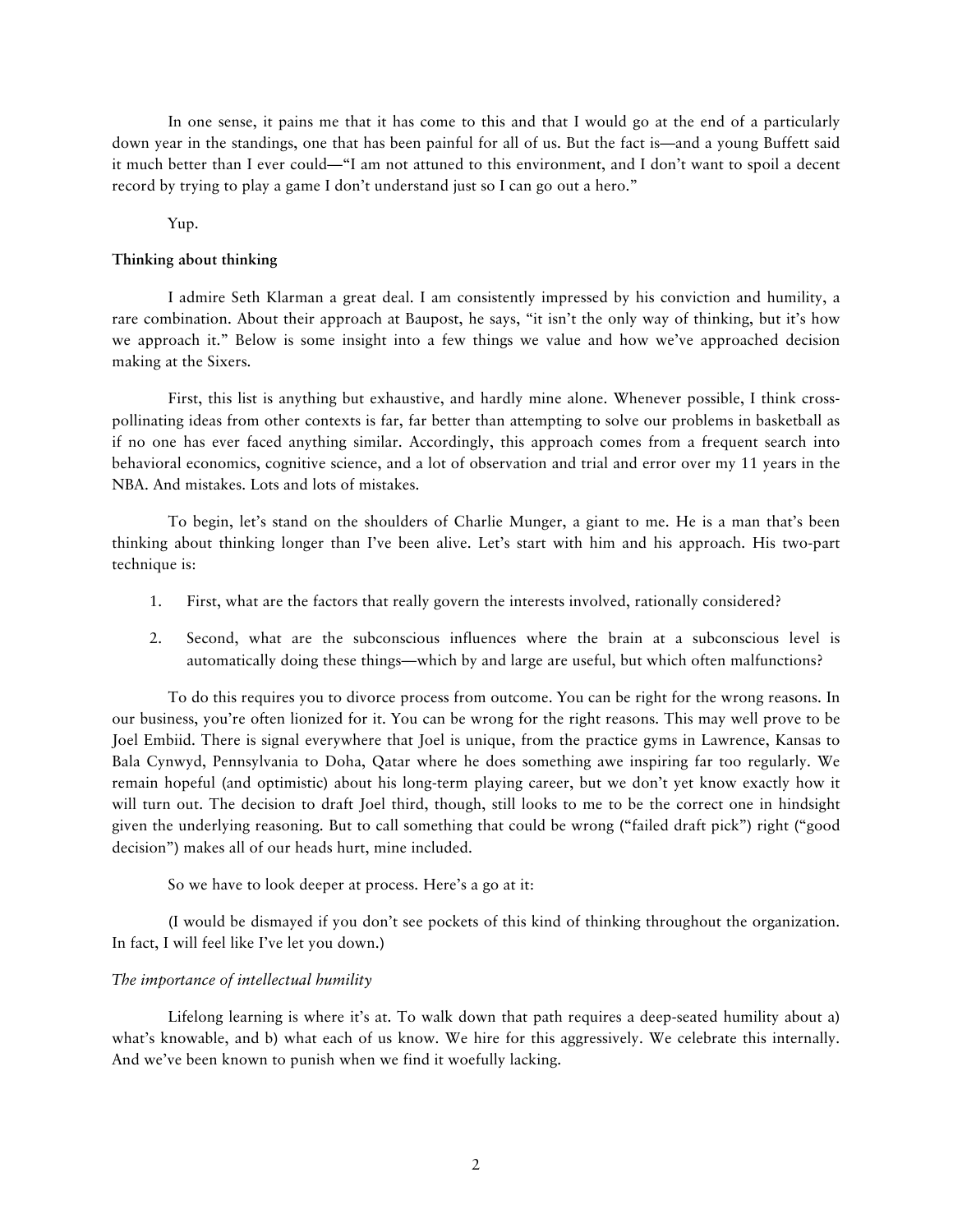We talk a great deal about being curious, not critical. About asking the question until you understand something truly. About not being afraid to ask the obvious question that everyone else seems to know the answer to. And about the willingness to say three simple words, "I don't know."

Tesla's Elon Musk describes his everyday stance as, "You should take the approach that you're wrong. Your goal is to be less wrong." The physicist James Clerk Maxwell described it as a "thoroughly conscious ignorance—the prelude to every real advance in science." Bill James of the Boston Red Sox (and, I might add, a Kansas basketball expert) added a little flair when asked whether the learnings available via examining evidence were exhausted: "we've only taken a bucket of knowledge from a sea of ignorance."

A way to prop up this kind of humility is to keep score. Use a decision journal. Write in your own words what you think will happen and why before a decision. Refer back to it later. See if you were right, and for the right reasons (think Bill Belichick's famous 4<sup>th</sup> down decision against Indianapolis in 2009 which summarizes to: good decision, didn't work). Reading your own past reasoning in your own words in your own handwriting time after time causes the tides of humility to gather at your feet. I'm often in waist-deep water here.

The other reason to keep track yourself is you're often the only one to see the most insidious type of errors, the ones the narrative generating parts of our lizard brains storytell their way around—errors of omission. You don't have a wobbly understanding of just the things you got wrong, but the things you got right but not right *enough*. Listen to Charlie Munger talk about how he and Berkshire Hathaway should be measured not by their success, but by how much more successful they would have been if they bought more of something: "We should have bought more Coke."

\* \* \* \* \* \* \* \* \* \* \* \*

## *The necessity of innovation*

Investing in disruptive innovation doesn't ferment misunderstanding, it *necessitates* it. Jeff Bezos says it this way: "There are a few prerequisites to inventing…You have to be willing to fail. You have to be willing to think long-term. You have to be willing to be misunderstood for long periods of time."

A yearning for innovation requires real exploration. It requires a persistent search to try (and fail) to move your understanding forward with a new tool, a new technique, a new insight. Sadly, the first innovation often isn't even all that helpful, but may well provide a path to ones that are. This is an idea that Steven Johnson of *Where Good Ideas Come From* popularized called the "adjacent possible." Where finding your way through a labyrinth of ignorance requires you to first open a door into a room of understanding, one that by its very existence has new doors to new rooms with deeper insights lurking behind them.

In most endeavors, it's fine to be content to woodshed until you get something near perfect. You want that to be you. Grit matters. But it won't be long until some innovation makes all that effort newly obsolete. You want that to be you, too.

## \* \* \* \* \* \* \* \* \* \* \* \*

# *The longest view in the room*

It is critical to be cycle aware in a talent-driven league. In a situation like yours at the Sixers, where a variety of circumstances left you near a trough in the cycle (and falling), amplifying this cycle became crucial. Today's outcomes for every team are heavily impacted by decisions past (who to draft, sign, trade, hire, etc.).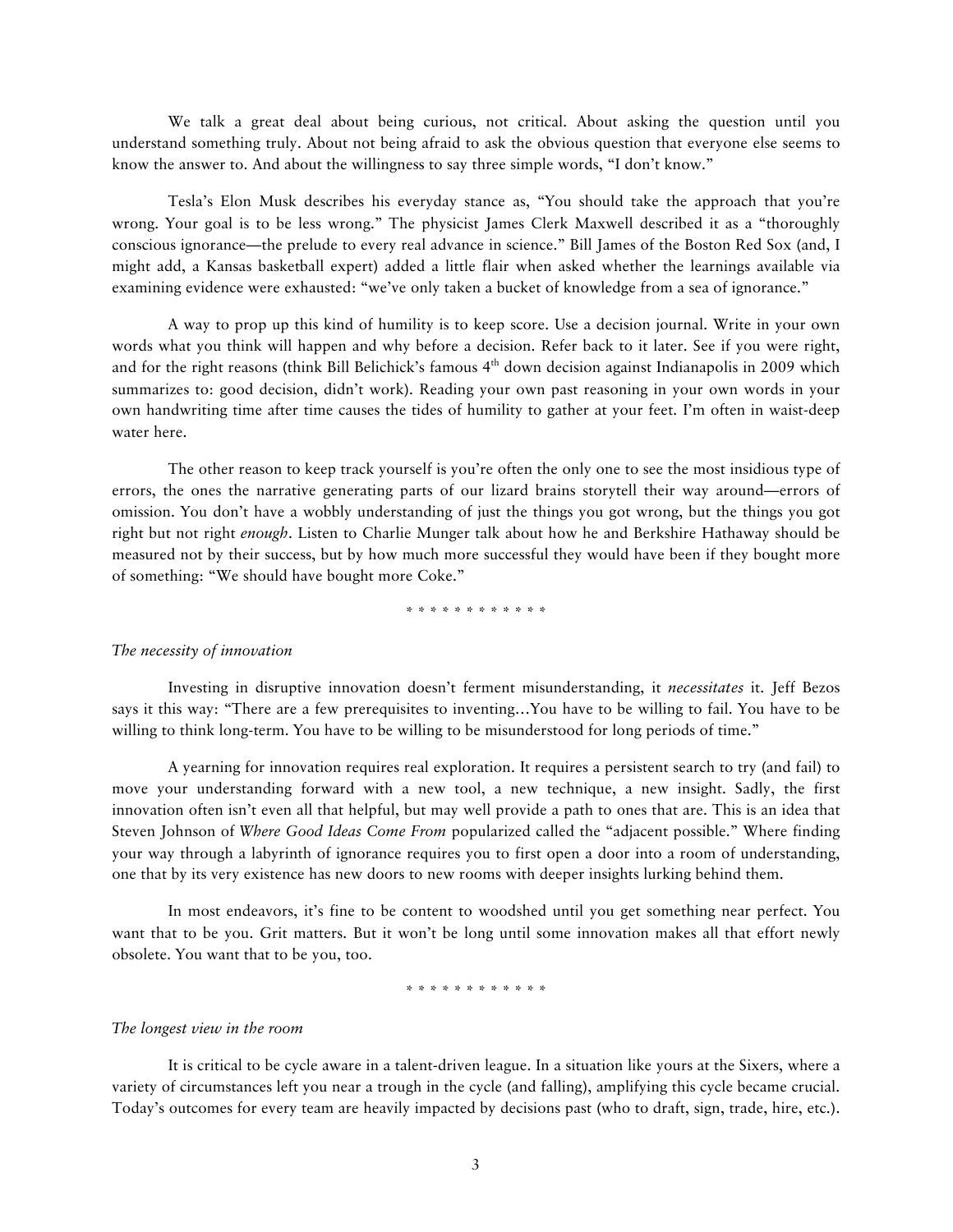Jeff Bezos says that if Amazon has a good quarter it's because of work they did 3, 4, 5 years ago—not because they did a good job that quarter. Today's league-leading Golden State Warriors acquired Draymond Green, Andrew Bogut, and Klay Thompson almost 4 years ago, nearly 4 years ago exactly, and almost 5 years ago. In this league, the long view picks at the lock of mediocrity.

While some organizations (like ours) have this as part of their ethos, for others it *is* the ethos. Check out the 10,000 Year Clock. It is no mere thought experiment, but an actual clock being designed to be placed inside a mountain in West Texas, wound, and left to tick and chime for ten thousand years. Why? Because to design something that lasts that long makes us all consider what the world will look like between now and then. In return, we might be inspired to do something about it.

More practically, to take the long view has an unintuitive advantage built in—fewer competitors. Here's Warren Buffett in the late 80s on this topic: "In any sort of a contest—financial, mental, or physical—it's an enormous advantage to have opponents who have been taught that it's useless to even try." Ask who wants to trade for an in-his-prime Kevin Garnett and 30 hands will go up. Ask who planned for it three or four years in advance and Danny Ainge is nearly alone. Same for Daryl Morey in Houston trading for James Harden. San Antonio's Peter Holt said after signing LaMarcus Aldridge this summer, "R.C. [Buford] came to us with this plan three years ago, four years ago—seriously. And we've worked at it ever since."

\* \* \* \* \* \* \* \* \* \* \* \*

## *A contrarian mindset*

This one is tricky, and getting more so in a league as healthy and popular as the NBA that is covered by beat writers, columnists, bloggers, commentators, and fans minute-to-minute. If you want to have real success you have to *very often* be willing to do something different from the herd.

A few examples might help. Step away from basketball and imagine for a moment this is investment management, and your job is to take your client's money and make it grow. It's January 1, 2015 and the S&P 500 is \$171.60, exactly the same price it has been since January 1, 1985. No fluctuation up or down. Flat every single day. And your job for every day of the past 30 years is to make money for your clients by investing. What would you do?

In the NBA, that's wins. The same 82 games are up for grabs every year for every team. Just like in 1985 (or before). To get more wins, you're going to have to take them from someone else. Wins are a zerogrowth industry (how many of you regularly choose to invest in those?), and the only way up is to steal share from your competitors. You will have to do something different. You will have to be contrarian.

Howard Marks describes this as a necessary condition of great performance: you have to be nonconsensus and right. Both. That means you have to find some way to have a differentiated viewpoint from the masses. And it needs to be right. Anything less won't work.

But this is difficult, emotionally and intellectually. Seth Klarman talks about the comfort of consensus. It's much more comfortable to have people generally agreeing with you. By definition, those opportunities in a constrained environment winnow away with each person that agrees with you, though. It reminds me of when we first moved to Palo Alto. Within about a week of living there a voice kept telling me, "This is great. Great weather, 30 minutes to the ocean, 3 hours to ski, a vibrant city 30 miles away, and one of the world's best research universities within walking distance. People should really move here." Then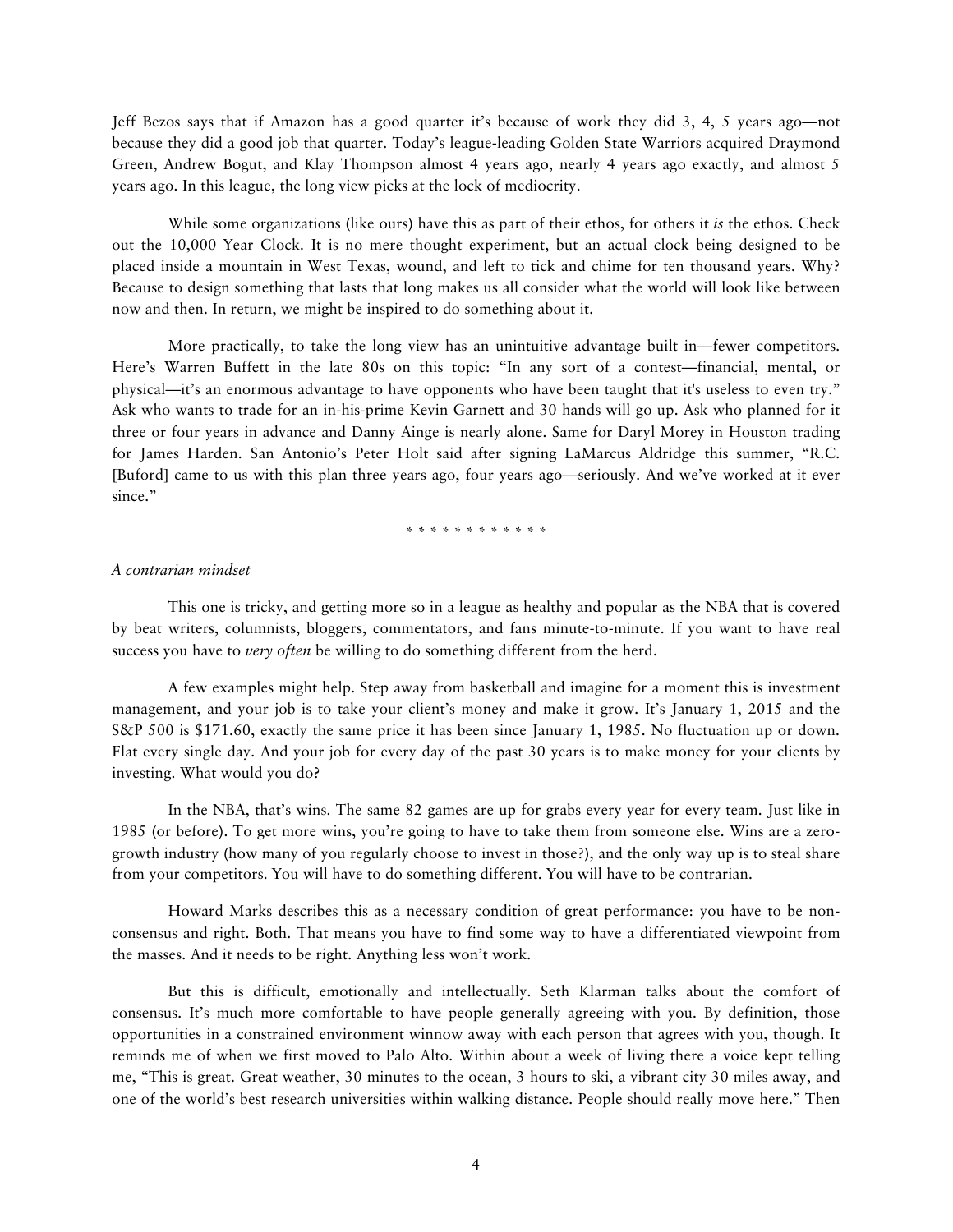I looked at real estate prices. I was right, yes, but this view was decidedly *not* a non-consensus view. My viewpoint as a Silicon Valley real estate dilettante, which took a whole week to form, had been priced in. Shocker.

To develop truly contrarian views will require a never-ending thirst for better, more diverse inputs. What player do you think is most undervalued? Get him for your team. What basketball axiom is most likely to be untrue? Take it on and do the opposite. What is the biggest, least valuable time sink for the organization? Stop doing it. Otherwise, it's a big game of pitty pat, and you're stuck just hoping for good things to happen, rather than developing a strategy for how to make them happen.

There has to be a willingness to tolerate counterarguments, hopefully in such a way that you can truly understand and summarize the other side's arguments at least as well as they can. And then, after all that, still have the conviction to separate yourself from the herd.

\* \* \* \* \* \* \* \* \* \* \* \*

# *A tolerance of uncertainty*

This one can be really difficult, especially when the stakes are high. But it's critical to making rational decisions over the long term. We are all so tempted to simplify when something is hard to think about, simply to get it out of our mind by treating it as impossible.

This goes from academic sounding to life altering in basketball team building, though. Looking at a player with an estimated 10% or 20% chance of being a star over the next three or four years can't be written to zero—*that's about as high as those odds ever get*. That's surely a very, very high number for any player that is ever available to you to be added to your team. Once you accept that, it becomes clear that shrinking the confidence interval around that estimate (and the estimates of the downside risk at the other end of the spectrum) becomes pretty darn important.

But our well worn thinking patterns often let us down here. Phil Tetlock, from just down the street at Penn, addresses this well in his most recent remarkable book *Superforecasting* where he quotes the great Amos Tversky saying, "In dealing with probabilities…most people only have three settings: "gonna happen," "not gonna happen," and "maybe"." Jeff Van Gundy sums it up succinctly on our telecasts, "it's a make or miss league." He's right.

In some decisions, the uncertainties are savage. You have to find a way to get comfortable with that range of outcomes. If you can't, you're forced to live with many fewer options to choose amongst which leads over the long term to lesser and lesser outcomes.

The illusion of control is an opiate, though. Nonetheless, it is annoyingly necessary to get comfortable with many grades of maybe. Sixers fans come up to me to say hello and many of them say the same thing (almost instinctively) as we part, "Good luck." My standard reply: "Thanks. We'll need it."

\* \* \* \* \* \* \* \* \* \* \* \*

## *Be long science*

Science is about predictions. Understanding the world until you can make a prediction about what will happen next. If you're not sure, test it. Measure it. Do it again. See if it repeats.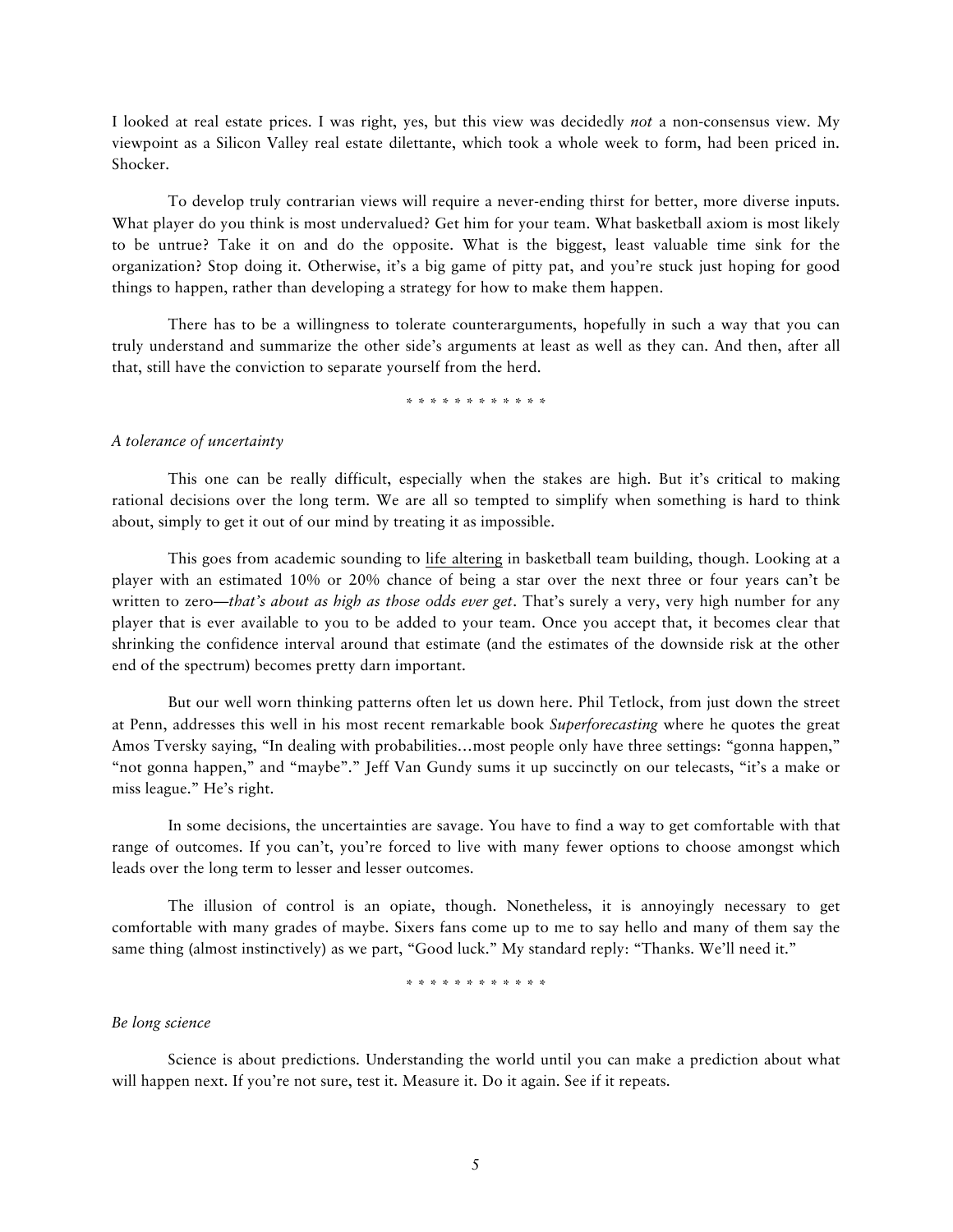"So if we want to think like a scientist more often in life, those are the three key objectives—to be humbler about what we know, more confident about what's possible, and less afraid of things that don't matter." That's from Tim Urban, who will soon be recognized as one of tomorrow's polymaths (like many of you, he lives in New York—I'd recommend meeting him for coffee sometime).

For the Sixers, this has meant efforts like tracking every shot in every gym where we shoot, making predictions in writing about what we think will happen with a player or a team, and generally asking more questions about the game than some are comfortable to have said aloud.

\* \* \* \* \* \* \* \* \* \* \* \*

## *A healthy respect for tradition*

While contrarian views are absolutely necessary to truly deliver, conventional wisdom is still wise. It is generally accepted as the conventional view because it is considered the best we have. Get back on defense. Share the ball. Box out. Run the lanes. Contest a shot. These things are real and have been measured, precisely or not, by thousands of men over decades of trial and error. Hank Iba. Dean Smith. Red Auerbach. Gregg Popovich. The single best place to start is often wherever they left off.

There are plenty of caricatures of our approach on your behalf, the most common of which is that folks here don't even watch the games. That instead there is some mystical way by which we make decisions that doesn't have anything to do with building a basketball team. That's simply untrue.

Maybe someday the information teams have at their disposal won't require scouring the globe watching talented players and teams. That day has not arrived, and my Marriott Rewards points prove it from all the Courtyards I sleep in from November to March. There is so much about projecting players that we still capture best by seeing it in person and sharing (and debating) those observations with our colleagues. What kind of teammate is he? How does he play under pressure? How broken is his shot? Can he fight over a screen? Does he respond to coaching? How hard will he work to improve? And maybe the key one: will he sacrifice—his minutes, his touches, his shots, his energy, his body—for the ultimate team game that rewards sacrifice? That information, as imperfect and subjective as it may be, comes to light most readily in gyms and by watching an absolute torrent of video.

Some tradition awaits us everyday at the office. I inherited Marlene Barnes as my executive assistant, a widowed lifelong Philadelphian that joined the Sixers in the fall of 1977. I was born in the winter of 1977. Marlene has worked for 11 different GMs and 5 head coaches at the Sixers. The names evoke many memories for you lifelong Sixers fans and students of history like me: Pat Williams, John Nash, Gene Shue, Jim Lynam, John Lucas, Brad Greenberg, Larry Brown, Billy King, Ed Stefanski, Rod Thorn. With us, she was immediately thrown into a new, more entrepreneurial work environment with a boss full of quirks different than any she had ever encountered. She adapted wonderfully, and now is a regular Slack wizard along with much of our staff, has seamlessly plugged into one productivity hack after another, and has ordered more books from Amazon than she ever thought possible. Her presence served as an everyday reminder to me of the impermanence of my leadership. I told her within a few weeks of working together that when I see her in the mornings I'm reminded that I am a steward—*today's* steward—of her Sixers.

\* \* \* \* \* \* \* \* \* \* \* \*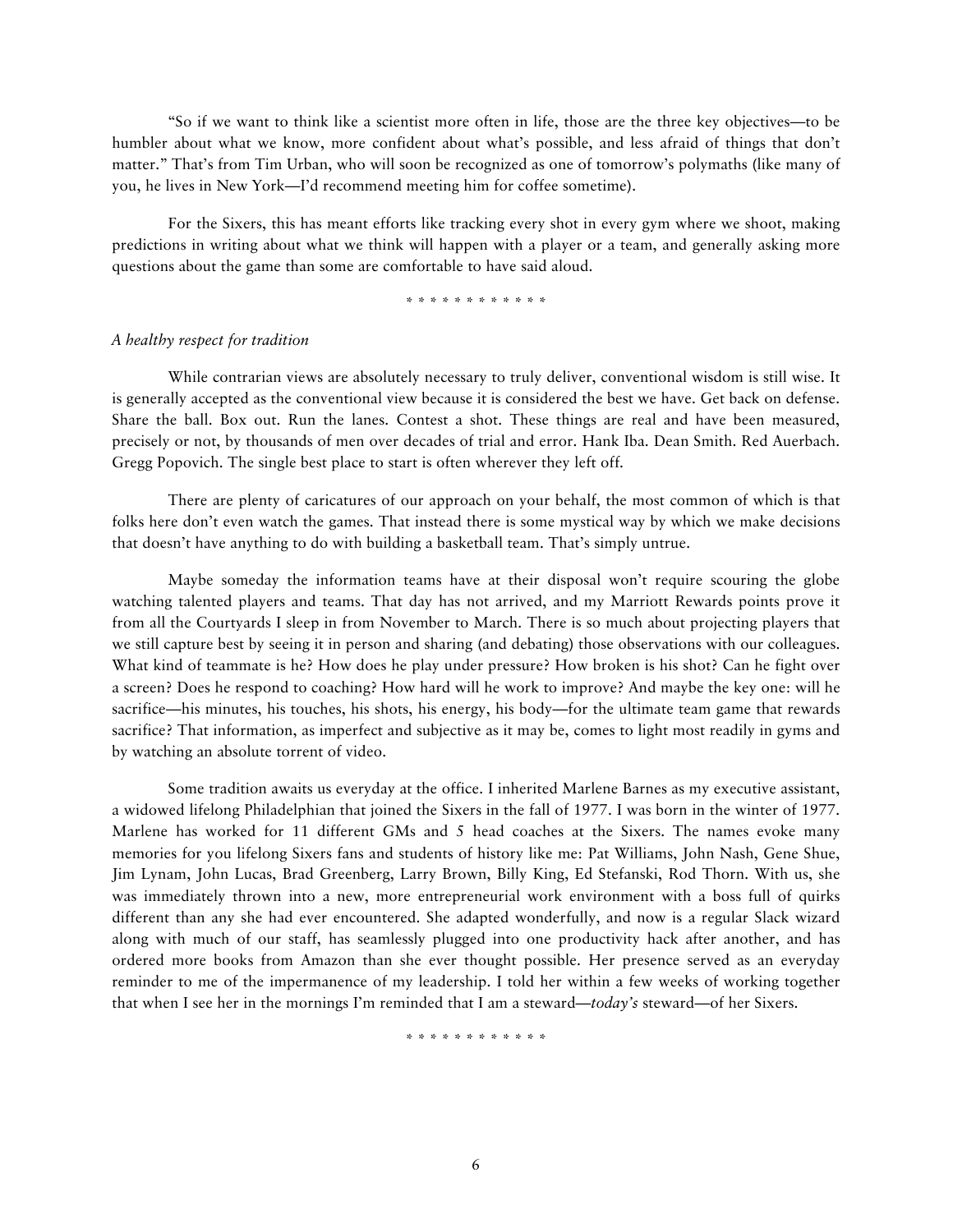#### *A reverence for disruption*

So often a new management regime looks at an organization and decides that the primary goal is to professionalize the operation. For you, I hope that doesn't happen next. As I described to you in our first ever board meeting, we were fundamentally aiming for something different—disruption. We should concentrate our efforts in a few key areas in ways others had proven unwilling. We should attempt to gain a competitive advantage that had a chance to be lasting, hopefully one unforeseen enough by our competition to leapfrog them from a seemingly disadvantaged position. A goal that lofty is anything but certain. And it sure doesn't come from those that are content to color within the lines.

This is true everywhere, as the balance in any market or any ecosystem ebbs and flows until something mostly unexpected lurches ahead. We see it in spades—past, present, and future.

- New Zealand's flightless bird the moa (measuring in at 10 ft, 400 lbs.) had *the life* tramping around the South Island for a great long run; then the first Māori explorers washed ashore in canoes, and that was that.
- I still miss Blackberry's keyboard, but the 2007 iPhone debut rendered it nearly obsolete to all but a few of us curmudgeons.
- Watch what's happening with the collaboration between IBM's Watson and M.D. Anderson or Google DeepMind's AlphaGo. It won't be just an ancient board game that's disrupted. It's also anything but a game to Lee Sedol.

Nobel Prize winning physicist Max Planck got right to it: "A new scientific truth does not triumph by convincing its opponents and making them see the light, but rather because its opponents eventually die." That sounds harsh, more harsh than anything I would ever say. But think about it in your context as an equity partner in the Sixers. Every April you will watch 16 of the 30 teams—the last time that exact configuration of players and coaches will ever be together—"die" as their season ends. Within a few weeks, another seven go fishing. By early June, 29 of the 30 opponents are forced to see the light of the competition's greatness as only one raises the Larry O'Brien trophy.

\* \* \* \* \* \* \* \* \* \* \* \*

I can imagine that some of these sound contradictory: contrarian thinking, but respect for tradition, while looking to disrupt. That yin and yang is part of it—keep looking. Questioning.

#### **Investment objectives**

# *Starting position*

In May of 2013 when I spoke with several of you—and even when we first met in the summer of 2012—the situation was clear. Your crops had been eaten. A team that clawed its way to a disappointing 34 wins in 2012-13 had a few handfuls of those wins walking out the door (Dorell Wright, Nick Young, Damien Wilkins, Royal Ivey) and a player that drove a bit more who had just undergone a surgery and was expected to be out for the season (Jason Richardson). That left the club with expected wins in the low 20s before replacing anyone. The young players on rookie-scale deals numbered two: Evan Turner & Arnett Moultrie. Two future first round picks were gone as was the recent youth pipeline of Nik Vučević & Moe Harkless. Gulp.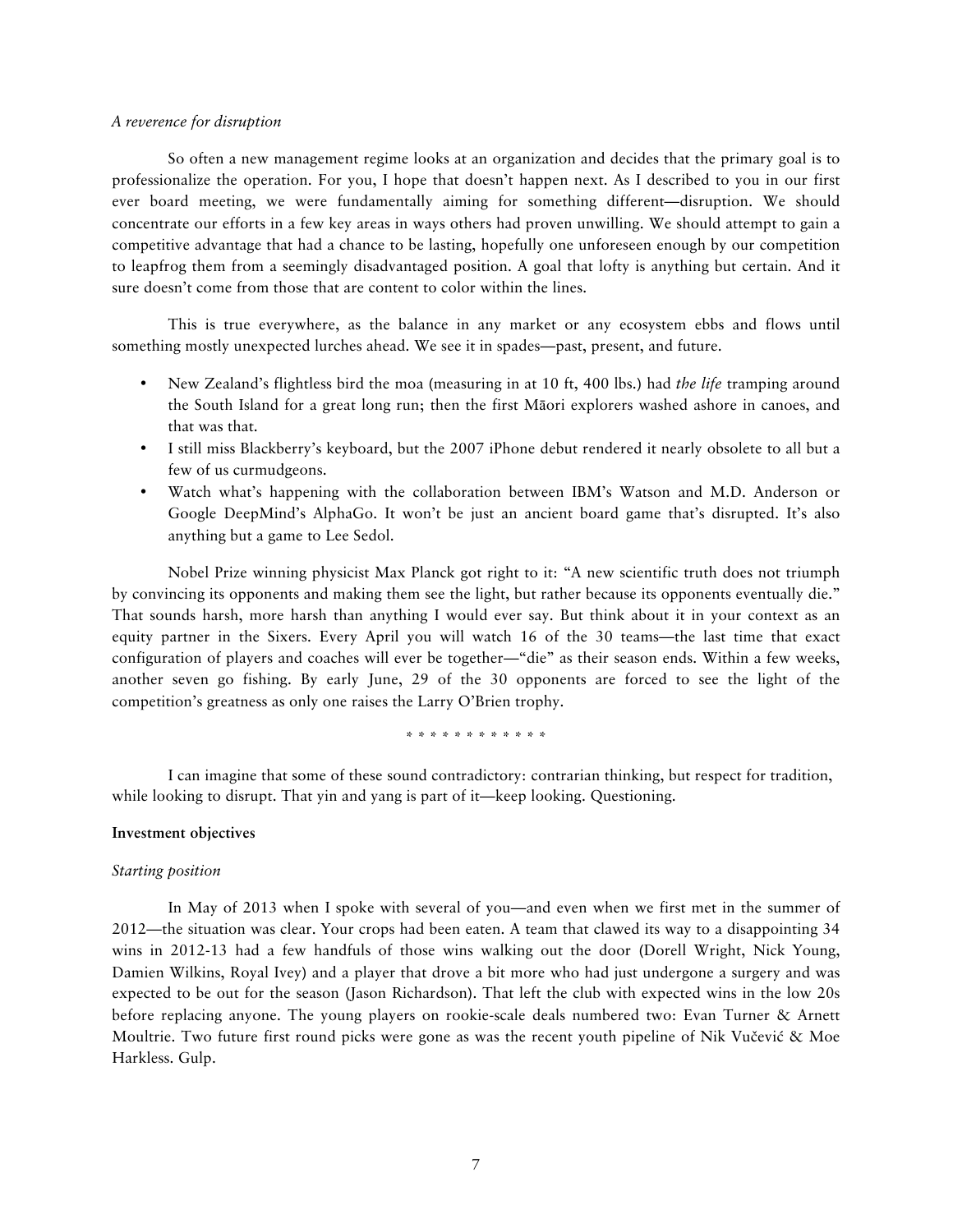Outsiders agreed. ESPN regularly ranks the forward-looking three years for each team in their Future Power Rankings. They take into account the team's current roster and future potential of those players as about half the rating, then include future draft picks, cap position, coaching, management, etc. The Sixers near-term future ranked 24<sup>th</sup> in a 30-team league.

In the press conference announcing my arrival at the Sixers, I said:

- Our challenge was not for the faint of heart. *It wasn't*.
- Our challenge was big enough to humble me to think about the enormity of it. *It did.*

We would have to get so very much right.

# **Goals**

The strategy we settled on was straightforward, even if arduous. Replenish the talent pipeline, improve the quality and quantity of players on the roster, shift the style of play towards tomorrow's champions, and become a culture focused on innovation.

You heard me speak of these goals at each of our quarterly board meetings; always the same since June of 2013. Variety is overrated.

This continuity of focus has served to frustrate many. I've found those most frustrated are those that either underestimate the enormity of the challenge or fundamentally want something else.

Specifically, we set out to maximize the odds of acquiring star players using all three available methods of acquiring players (draft, free agency, and trade).

- 1. Draft: invest in the deepest pool of star players—young players via the NBA Draft.
- 2. Free Agency: maintain financial flexibility to assume contract liabilities of other teams to acquire picks and prospects and move quickly toward special opportunities in signings/trade.
- 3. Trade: gather attractive, improving players to (best case) develop to win games for the Sixers, or (worst case) trade for better players or players likely to improve at a faster rate.

We determined to play a faster style that recognizes the importance of speed in tomorrow's NBA and one that quickly integrates young players. We set out to improve our shot selection toward high efficiency basketball. We also wanted to build a defensive identity that—in time—could thwart tomorrow's high-efficiency offenses. Lastly, we needed to build a world-class training center, develop an ever-evolving player development program, and change the organization's culture to one of innovation and a constant search for competitive edge.

These goals were not to fit some preferred style of play, but instead were aiming for where future champions would be crowned. That original document I gave to Josh and David in 2012 said:

> *History's lessons are clear, but tomorrow's championship caliber teams may break from historical trends:*

- *Example: A 3PA-happy champion like Orlando under Stan Van Gundy*
- *Example: A fast-paced champion like Phoenix under Mike D'Antoni*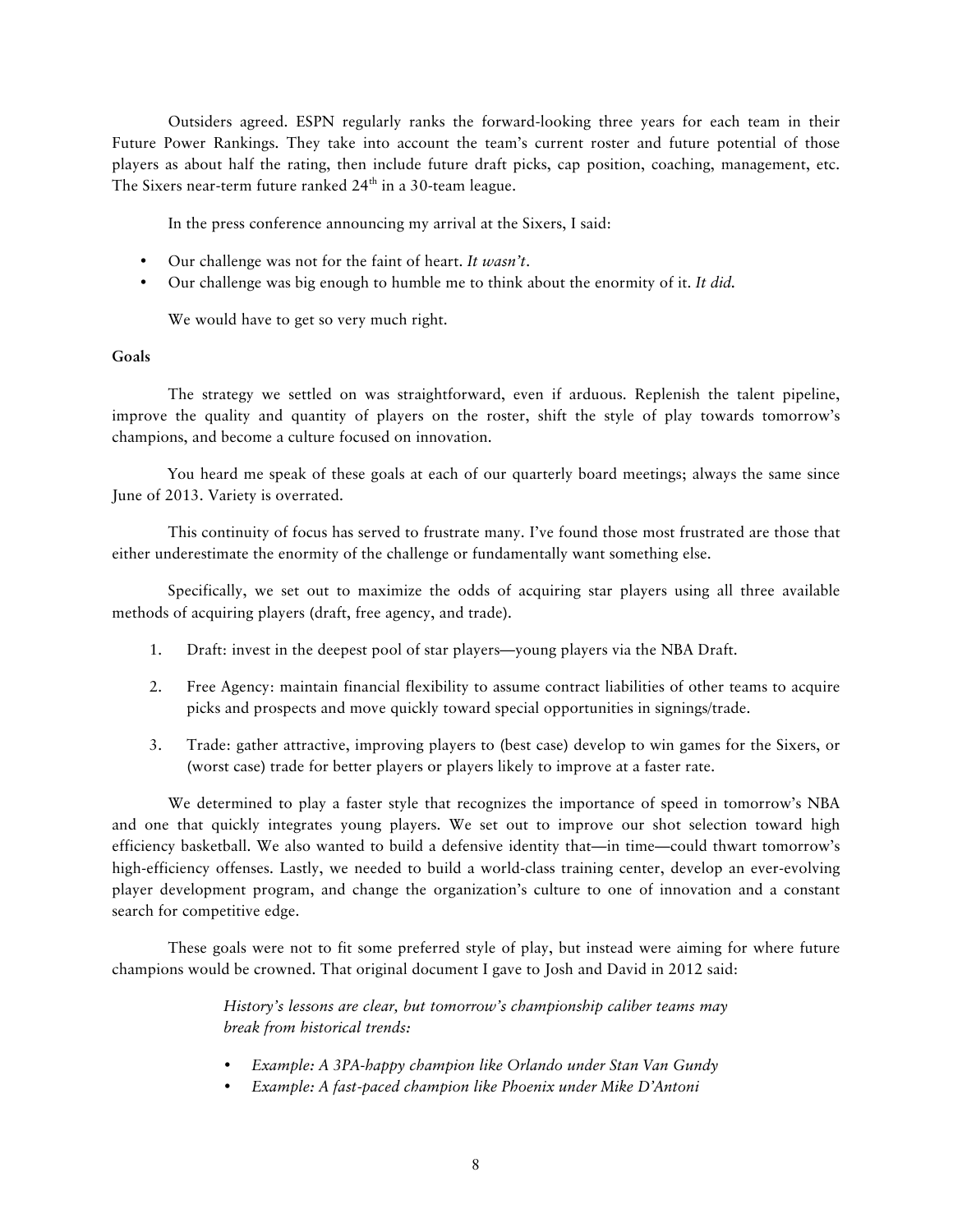Fast forward three years and Golden State made the 3<sup>rd</sup> most 3s in NBA history to win the Finals against the Cleveland Cavaliers, who made the 8<sup>th</sup> most 3s in NBA history. Coach Van Gundy's most 3PAhappy team from Orlando proudly sits smack dab between them in 5<sup>th</sup> place all time (for now). The Warriors did this in part by playing at the fastest pace of any NBA team last season, considerably faster than Coach D'Antoni's fastest Suns team.

# **Results**

The dozen of you know much about our team, our players, and how we're positioned. I won't waste your time by going through each person in detail, as you have had many opportunities to meet our coaches and players, hear about our talented staff, and see their performance dissected and analyzed in our meetings. Instead, I will try to make the best use of your time by sharing some insight into the inner workings behind the scenes and a few details that aren't appropriate for wider consumption.

# *Players*

It is worth noting that over the long term, basketball teambuilding is about one primary thing—the players. Those players the team has on the roster at the time and those they hold the rights to. Plus those that are to follow. All of the operations, from management to coaches to support staff to systems only exist for one reason—the players.

We have had the good fortune of drafting relatively early, giving us access to some especially talented players, including Jahlil Okafor (#3), Joel Embiid (#3), and Nerlens Noel (#6). Many in our office tried to set a line of when Jahlil would see his first double team in this league. Those with the under looked smart by the end of opening night, where he went for 26 points and 7 rebounds.

We also put ourselves into position to draft in the second round, where we found two 22-year-old gems to date, including Jerami Grant (#39) and Richaun Holmes (#37). Outside of the top 60 selections delivered two more players with real NBA futures in 24-year-old T.J. McConnell and 25-year-old Robert Covington.

Robert is a mistake I rubbed my own nose in for over a year. The 2013 Draft was a flurry of activity for us—a handful of trades and selections in both the first and second rounds. We had more action following the draft as we tried to finalize our summer league team and get the myriad trade calls set up with the NBA. I could see this coming a few days before and we informed the media that this kind of approach might lead to an unusually late start for the post-draft press conference. Several of you were still there late that night. At about 1:00 a.m. I went downstairs to address an equally exhausted media on deadline from their editors. When I returned upstairs, the undrafted Robert Covington was gone, having agreed to play for another club's summer league team, eventually making their regular season roster. He torched the D-League that year, haunting me all the while. When he became available 17 months later, we pounced. But I shudder, even now, at that (nearly) missed opportunity.

Even our efforts to support our players serve as a reminder of the enormity of our challenge. Something important to us is to find ways to be supportive to our players' larger extended families and loved ones that take this journey with them. One group, too casually referred to as "the wives club" at many NBA teams, helps support players' families in getting acclimated to the city by handling tickets for loved ones, volunteering in community events, hosting baby showers, and the like. In 2013 my wife and I arrived at the arena one night to host a few from this group. While I was prepared to highlight for the group the team's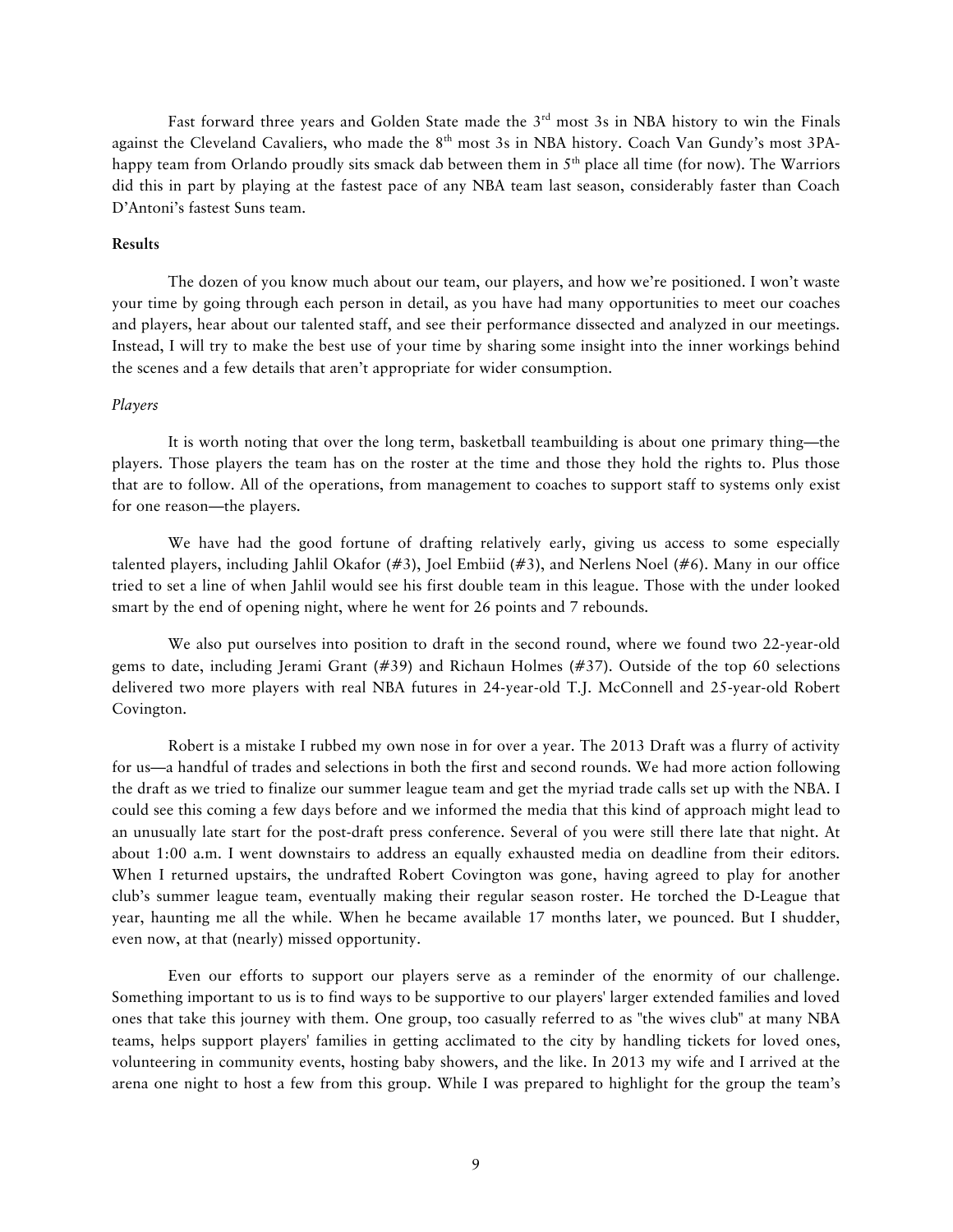family room, child care at the arena, etc., it turned out that our attendance at this event totaled two. Two mothers. It was a pointed reminder of just how young our team was.

This story underscores what our players, particularly our best players, are in greatest need of—time. The gap between driving wins today and driving wins tomorrow will be heavily influenced by a bunch of factors, but the biggest one is time. For players like Jahlil, Nerlens, and Jerami, getting much nearer the middle of their new NBA cohort will go a long way toward letting their talents shine through, just as it has their whole basketball lives when they were nearer the middle of those cohorts. Get down the experience curve, the faster the better. They are 20, 21, and 22 years old.

\* \* \* \* \* \* \* \* \* \* \* \*

### *A larger quiver*

We need to identify high potential prospects and find ways to add them to our program. Then we need to work with them on their game in a targeted way to maximize their performance, their impact on the floor, and their value. One way is to draft them and put them on our 15-man roster. We do that.

Another is to draft them and hold their exclusive NBA rights while they play professionally in a league that doesn't start with N and end with A. Now we do that.

These players can develop under our guidance while not counting against our roster, giving us not just 15 opportunities at one time, but several more. When appropriate for our team—but subject to buyout clauses in their professional contracts abroad—we can sign them to our club as one of our 15. This can happen within a season, at season's end, or whenever their contract is available for buyout.

These sets of players are viable players for the Sixers and viable options to trade in the interim. The goal is simple—a larger quiver. This quiver will give us more options immediately and more options over time. Several players have been affiliated with us during the past several years while playing for teams in Australia, Asia, several clubs in Europe, and our minor-league affiliate the Delaware 87ers. As of now, we hold three players on this list, highlighted by the 21-year-old Dario Šarić. Dario is a 6-10 forward with a guard's skills and a big's toughness. Twice voted as FIBA European Young Player of the Year, we were in position to draft him in part because he required something you've had in ample supply: one part courage, two parts patience. He will look great in Sixers blue.

This approach, like many that create value, isn't popular, particularly locally. But it's also nothing new, just the same typeface bolded. It requires deep player evaluations around the globe, is helped by a network of international relationships, and most of all, patience. The venerable San Antonio Spurs don't have three rights-held players playing internationally like we now do, they have thirteen. Most of their names are hard for many fans to pronounce. Ginobili used to be, too.

The NBA began this season with 100 international players from 37 countries on opening night rosters, comprising over 20% of the league. This is no set of wallflowers either, with four of the last thirteen Finals MVPs in this group. I pine for the days of the Long Beach Summer League at the Pyramid—I now spend as much time in China as Los Angeles.

\* \* \* \* \* \* \* \* \* \* \* \*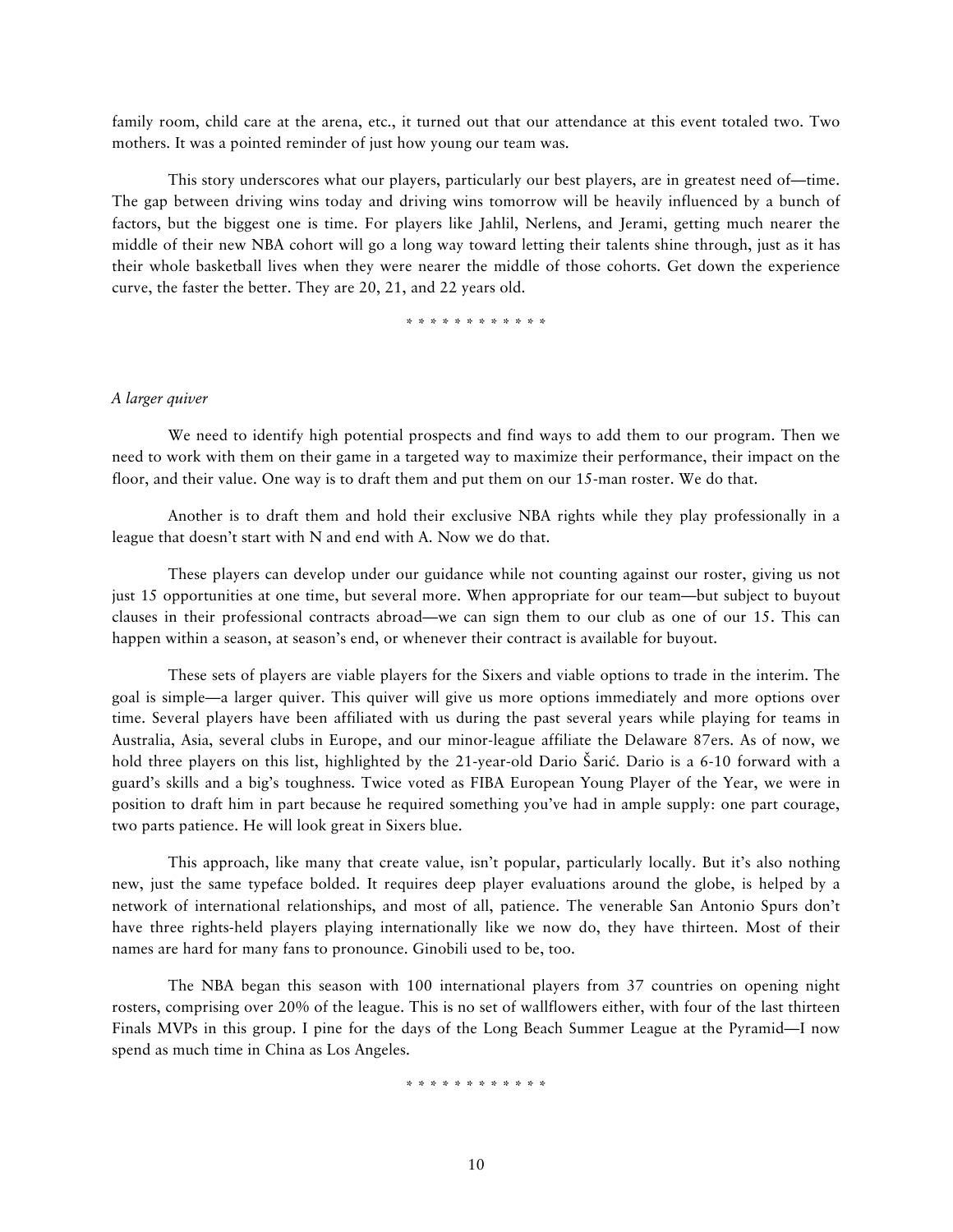# *Draft picks*

While the young players on our team and rights-held players internationally continue to show promise, our ability to add to that group by layering in additional high quality talent via the draft, free agency, and trade is at an all-time high.

In the first 26 months on the job we added more than one draft pick (or pick swap) per month to our coffers. That's more than 26 new picks or options to swap picks over and above the two per year the NBA allots each club. That's not any official record, because no one keeps track of such records. But it *is* the most ever. And it's not close. And we kick ourselves for not adding another handful.

Many of us remember exactly where we were when tragedy strikes and we think of what could have been. For me—and this is sad for my own mental well being—that list includes the January day in 2014 when Miami traded Joel Anthony and two second round picks to our formidable competitors the Celtics. I can still picture the child's play table I paced around at Lankenau Medical Center on my cell phone while negotiating with Miami's front office. This was in between feedings for our newborn twins, when my wife and I were still sleeping in the hospital. Danny Ainge finalized that deal (and several other better ones) and received one first-place vote for Executive of the Year that season: mine.

We have used several of those picks to move around in the draft, to facilitate other deals, in trade for players to add to our team, and to select players for our team. Players like Jerami Grant (part of the haul from the Spencer Hawes trade), Nerlens Noel & Dario Saric (via the Jrue Holiday trade and its derivative), Ish Smith (used one of the two picks we acquired in the Eric Maynor trade, plus another), Richaun Holmes (part of the proceeds via the K.J. McDaniels trade), and others. Yet we still retain the rights to more future  $2<sup>nd</sup>$  round picks at our disposal going forward than 27 other NBA teams.

In the upcoming May draft lottery, we have what will likely be the best ever odds to get the  $#1$ overall pick (nearly 30%), a roughly 50/50 chance at a top-2 pick (the highest ever), and a roughly 50/50 chance at two top-5 picks, which would be the best lottery night haul ever. That same bounce of a ping pong ball (almost a flip of a coin) will determine if we have three first round picks this year (unusual) or four (unprecedented). That's this year. Or this quarter, if you will.

If you were to estimate the value of those firsts and the ones to follow, from this point forward we have essentially two NBA teams' worth of first round pick value plus the third most second round picks in the league.

## \* \* \* \* \* \* \* \* \* \* \* \*

#### *Salary cap position*

Our salary cap position going forward is easily the NBA's best. The most room, the most flexibility, providing the widest available set of options in free agency or trade of any club. This stockpile can be used all at once or strategically over the ensuing years to acquire players that fit your team, improve in your development program, and help you move up the standings. During this phase of acquiring players and picks to really invest in our future and climb higher than we have in over 30 years, we spent a bit over \$135M on payroll across the three seasons, while the NBA median spend was over \$200M. That won't last, as over time a climb up the standings will see spend rise precipitously as well.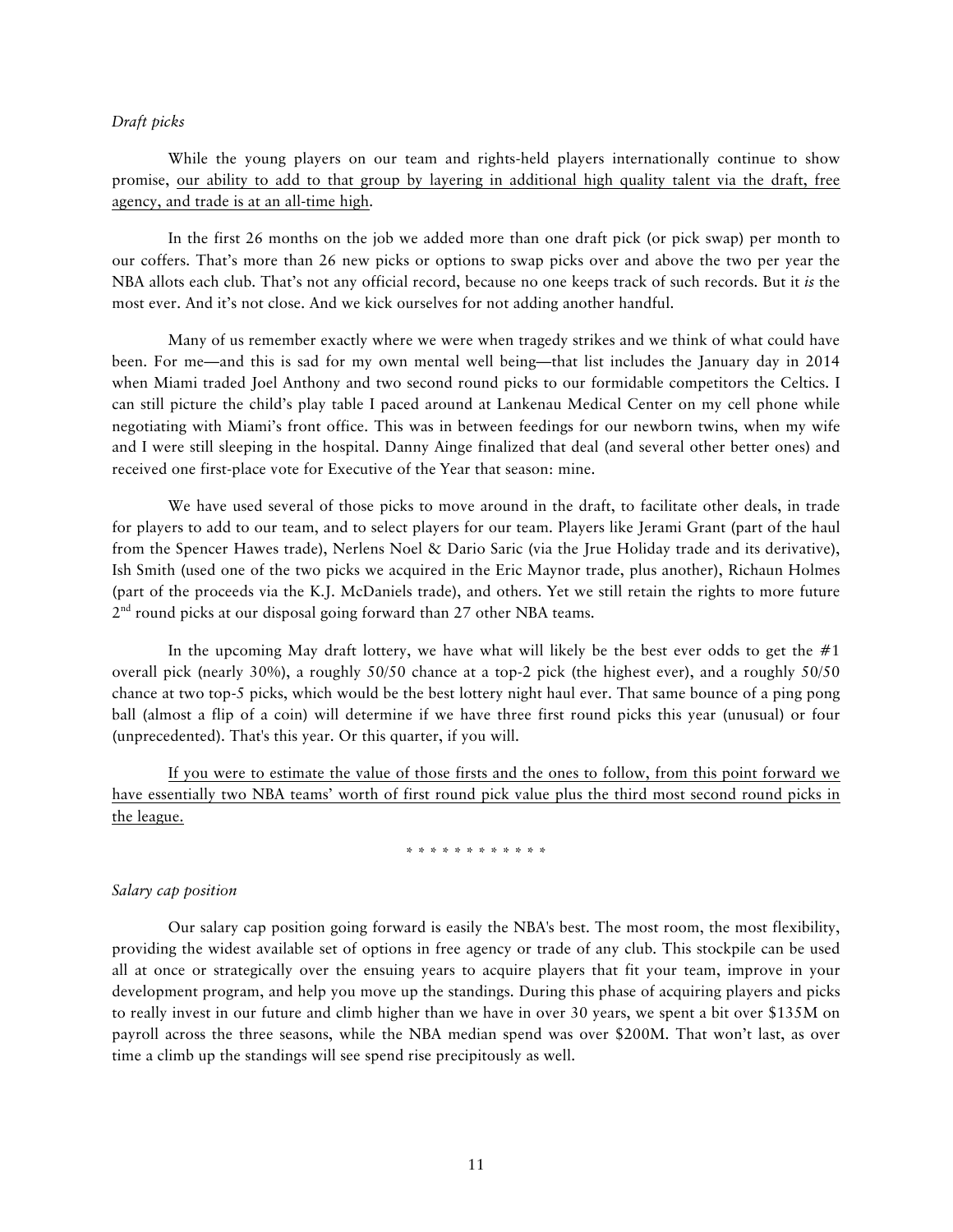These advantages over our competitors are material, but well short of deterministic. From here a whole host of solid decisions are necessary to play our hand out of this stacked deck.

\* \* \* \* \* \* \* \* \* \* \* \*

### *Other*

Building a talent pipeline into our program, while important, is of course not the only goal we had. Even with young players and expected roster turnover, we needed to move the club toward a style that was conducive to winning in tomorrow's NBA. We improved our pace from below average to  $1<sup>st</sup>$  immediately, then settled into about 6<sup>th</sup> for the next two seasons. We moved our shot selection from consistently bottom two in the league to consistently  $2<sup>nd</sup>$  in the league. And our defensive principles are increasingly top-notch, showing that we can play above average defense (13<sup>th</sup>) when we had solid veteran defenders like Luc Mbah a Moute on the roster, but also struggle with some of the NBA's youngest talent defending every night (bottom 5).

## **Outlook**

Your club is on solid footing now, with much hard work yet to be done. As we continued to invest in young players, acquire more draft selections, and maintain cap flexibility the forward-looking markets took notice. Our Future Franchise Rankings (ESPN's) that began at 24<sup>th</sup> in a 30-team league in May of 2013 climbed to 19<sup>th</sup> in 2014, 17<sup>th</sup> in 2015, and most recently via RealGM's rankings in December of 2015, 12<sup>th</sup>. I think that is imminently reasonable, as is a couple of spots higher.

Lottery night will be nerve-wracking for most and exciting for all. I said to Josh & David last year during the NBA's Draft Lottery that it is rare for the importance of luck in our lives to be laid bare for the whole world to see. Walking out with a top-5 pick in each hand would be exciting, but it's not necessary. The rights to those picks don't extinguish, but instead move forward to a future year, one filled with new possibilities and challenges both.

Regardless of the haul that comes out of a May night in New York, the team is likely to see additional lottery pick talent hit the court next season regardless. Two additional first round picks this year are available to you as well. Plus additional draft picks are set to flow in regularly for many years to come. Plus the league's best cap position. A bevy of young players. A deep and passionate coaching staff. An innovative management team. A beautiful new practice facility set to open before training camp. In a city with wonderful basketball heritage. You could do worse.

The NBA can be a league of desperation, those that are in it and those that can avoid it. So many find themselves caught in the zugzwang, the point in the game where all possible moves make you worse off. Your positioning is now the opposite of that.

#### **A sincere thank you**

Thank you for the opportunity you all gave me to lead this storied franchise. My gratification is beyond my power to express. What is unequivocal is that the principal beneficiary of your largesse has been me. Thank you.